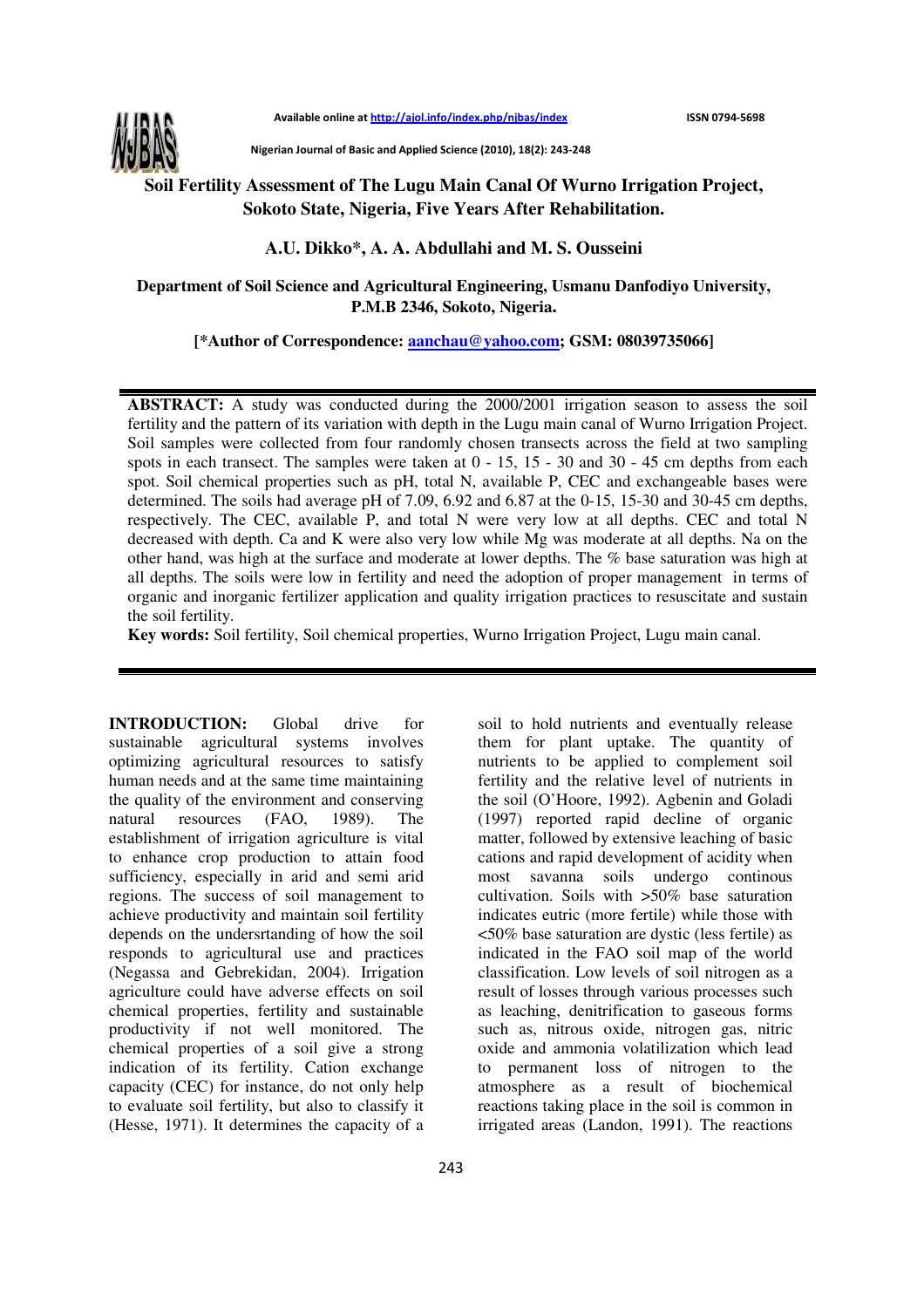are normally favoured and could be aggravated by irrigation activities, especially with poor soil management practices, such as existance of poor drainage, leading to anaerobic conditions. Available phosphorus levels are generally low in tropical soils, since phosphorus in native phosphorus compounds is unavialable for plant uptake due to high insolubility of these compounds, even when soluble sources of P such as those in fertilizers and manures are added to the soils they are easily fixed or changed to unavilable forms and with time react to become highly insoluble (Brady, 1990). This could be due to high levels of other elements such as Fe, Al and Mn under acid conditions and Ca under alkaline conditions. Soil pH also strongly indicates the availability of essential nutrients to plants most of which become available at pH 6 - 7 (Brady and Weil, 1999; Olaitan and Lombin, 1984).

Timely monitoring is necessary to minimize and properly manage the negative effects of irrigation practices on soil chemical properties so that irrigation could continue with its contribution to the diversification of agriculture (Henry and Hogg, 2003). This is to ascertain the level of nutrient mining and degredation of important soil chemical properties, since the farmers practices depend on low input agriculture.

Wurno Irrigation Project area constitute fadama soils, poorly or imperfectly drained in relatively flat topography (Graham and Singh, 1997). The soils are also prone to seasonal water logging which prompted Sokoto state government to request for the intervention of European Economic Community (EEC) for its rehabilitation, which was completed in 1995. Over the years, it has been involved in growing rice in the wet season and vegetables, such as onions and garlic in the dry season. It is worrisome that only scanty studies have been conducted on the chemical properties of the soils as affected by the irrigation activities in the area, mostly before the rehabilitation.This necessitated a study to understand the chemical properties of the soils especially as they relate to fertility being a pre-requisite for efficient use of soil resources (Khan *et al.*, 1998; Mustapha *et al.*, 2001). This could form a basis for monitoring the fertility status of the soils at regular intervals. The study had the objectives of determining some chemical properties as they relate to fertility status of the soils in Lugu main canal of the irrigation scheme five years after rehabilitation, the pattern of variation of these properties across the area and with depth.

## **MATERIALS AND METHODS**

**Description of the study site:** Wurno Irrigation Project is located on latitute  $13^{\circ}$  $20'N$  and longitude  $4^{\circ}$  55<sup>'</sup>E, within the Sudan savanna ecological zone. The climate consists of a long dry season (October to May) and a short wet season (June to September) (Graham and Singh, 1997). The mean annual rainfall in the area is about 500 mm, poor in distribution, scanty in quantity and erratic in behaviour with its peak in August (Graham and Singh, 1997). The tempreture ranges from a minimum of  $17^{\circ}$ C recorded in December/January to  $40^{\circ}$ C in April/May. The project comprises of a storage reservoir with design capacity of 19,501,200 m<sup>3</sup> supplied from Goronyo dam. The reservoir is linked to two main canals, namely; Lugu main canal that passes through Lugu village (the site of this study) and Tutudawa main canal that passes through Tutudawa village, a main drain and a number of secondary canals.

**Soil sampling, Preparation and Analyses:**  Soil samples were taken in the dry season during the 2000/2001 irrigation season from Lugu main canal of the project in order to obtain detailed information. Four transects were randomly chosen and two sampling spots were identified in each transect. Soil samples were taken at 0 - 15, 15 - 30 and 30 - 45 cm depths from each sampling spot, making a total of 24 samples. These were taken to the laboratory, air dried, ground using a stainless steel mill and sieved through 2 mm sieve mesh. The samples were stored for subsequent analyses to determine various chemical properties.

The following chemical properties were determined; pH using 1:1 soil : water ratio by pH meter, total N by micro kjedahl method (Jackson, 1962), available P by Bray no. 1 method (Bray and Kurtz, 1945), CEC by ammonium saturation method (Black, 1965) and exchangeable bases from CEC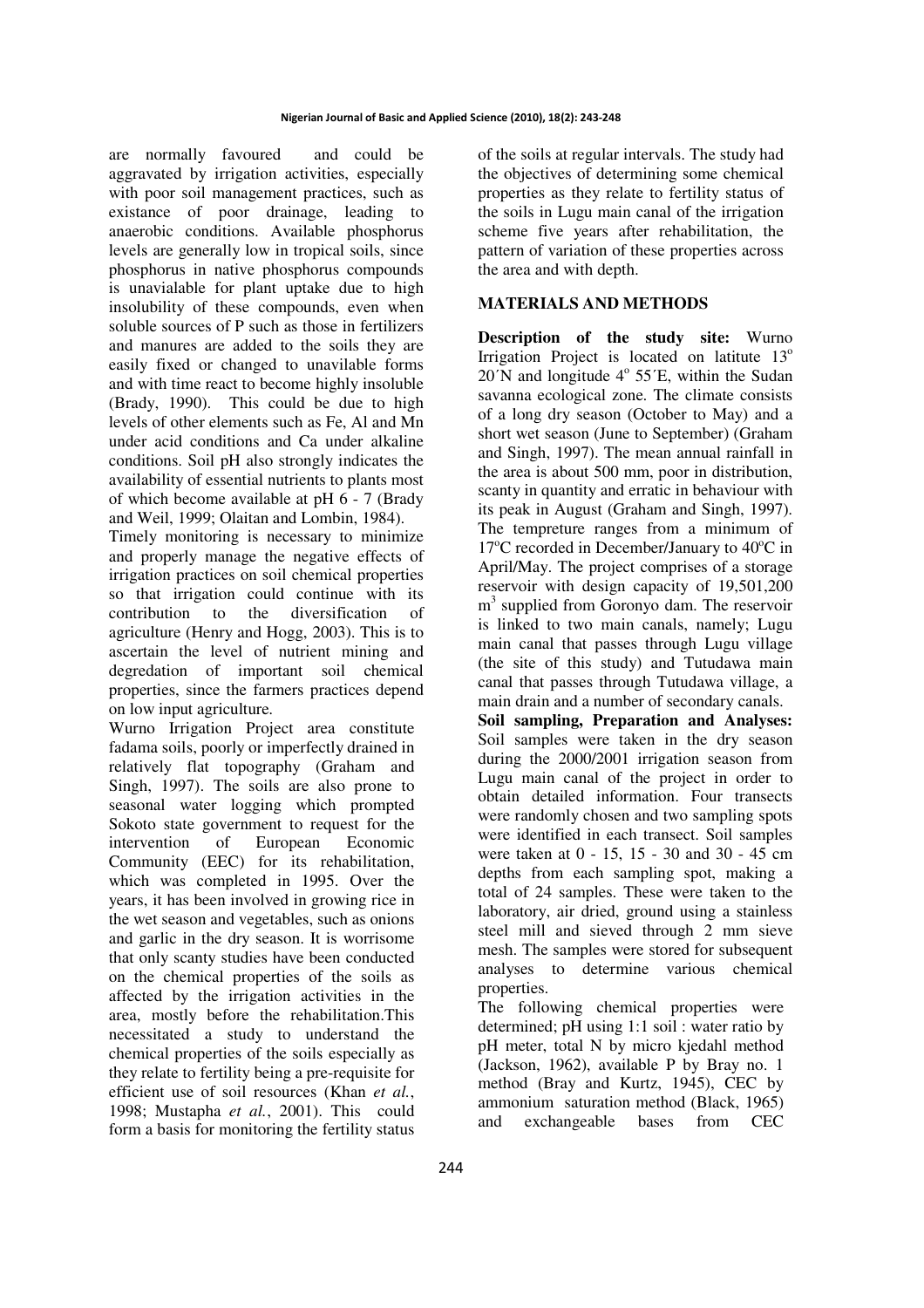## **Dikko** *et al.;* **Soil Fertility Assessment of The Lugu Main Canal Of Wurno Irrigation Project, Sokoto State, Nigeria, Five Years After Rehabilitation.**

determination extract. Potassium and sodium were determined by flame photometry and Ca and Mg by EDTA titration method. Percentage base saturation was then calculated from the relation; Percentage base saturation (PBS) =  $\Sigma$  Exchangeable bases/CEC x 100.

**RESULTS AND DISCUSSION** 

The results of the chemical properties of the soils in the Lugu main canal of Wurno Irrigation Project five years after rehabilitation at different soil depths is shown in Tables 1 - 3.

Table 1. Effect of irrigation on soil chemical properties at Lugu main canal of Wurno Irrigation Project five years after rehabilitation (0 - 15 cm)

| <b>Transects</b> | <b>Sampling</b><br>spots | рH   | Total N g<br>$kg^{-1}$ | Avail. P mg<br>$kg^{-1}$ | <b>CEC</b><br>$\longleftarrow$ | Ca   | Mg cmol<br>$kg^{-1}$ | K    | $Na \rightarrow$ |
|------------------|--------------------------|------|------------------------|--------------------------|--------------------------------|------|----------------------|------|------------------|
| $\mathbf{A}$     | $\mathbf{1}$             | 5.42 | 0.30                   | 0.47                     | 5.92                           | 0.40 | 1.75                 | 0.21 | 0.90             |
|                  | 2                        | 7.74 | 0.30                   | 0.60                     | 3.85                           | 0.40 | 2.15                 | 0.26 | 0.52             |
| B                | $\mathbf{1}$             | 6.80 | 0.30                   | 0.39                     | 4.72                           | 0.70 | 1.45                 | 0.24 | 1.27             |
|                  | 2                        | 7.96 | 0.40                   | 0.36                     | 4.20                           | 0.55 | 1.50                 | 0.30 | 1.47             |
| $\mathsf{C}$     | $\mathbf{1}$             | 6.80 | 0.20                   | 0.38                     | 6.24                           | 0.50 | 2.20                 | 0.24 | 1.16             |
|                  | 2                        | 7.29 | 0.30                   | 0.40                     | 4.45                           | 0.85 | 1.00                 | 0.16 | 1.15             |
| D                | $\mathbf{1}$             | 7.08 | 0.20                   | 0.37                     | 2.32                           | 0.70 | 0.55                 | 0.14 | 0.52             |
|                  | 2                        | 7.67 | 0.20                   | 0.53                     | 3.60                           | 0.85 | 0.70                 | 0.11 | 0.78             |
| Mean             |                          | 7.09 | 0.28                   | 0.44                     | 4.41                           | 0.62 | 1.41                 | 0.21 | 0.97             |

Table 2 Effect of irrigation on soil chemical properties at Lugu main canal of Wurno Irrigation Project five years after rehabilitation (15 - 30 cm)

| <b>Transects</b> | <b>Samplin</b><br>g spots | pН   | Total N<br>$g kg^{-1}$ | Avail.<br>P<br>mg<br>$\mathbf{kg}^{-1}$ | <b>CEC</b><br>$\longleftarrow$ | Ca   | Mg cmol<br>$kg-1$ | K    | Na<br>$\rightarrow$ | <b>BS</b><br>$\%$ |
|------------------|---------------------------|------|------------------------|-----------------------------------------|--------------------------------|------|-------------------|------|---------------------|-------------------|
| A                | 1                         | 5.90 | 0.20                   | 0.90                                    | 5.88                           | 0.70 | 1.55              | 0.20 | 0.83                | 56                |
|                  | $\overline{c}$            | 7.83 | 0.30                   | 0.36                                    | 3.65                           | 0.55 | 1.90              | 0.12 | 0.59                | 87                |
| B                | $\mathbf{1}$              | 6.17 | 0.20                   | 0.37                                    | 4.82                           | 1.05 | 1.45              | 0.21 | 0.31                | 63                |
|                  | $\overline{c}$            | 8.17 | 0.30                   | 0.38                                    | 3.12                           | 0.95 | 1.30              | 0.15 | 0.43                | 91                |
| $\mathcal{C}$    | $\mathbf{1}$              | 5.84 | 0.20                   | 0.38                                    | 5.20                           | 0.95 | 1.35              | 0.15 | 0.15                | 50                |
|                  | 2                         | 6.75 | 0.20                   | 0.36                                    | 5.31                           | 1.70 | 0.95              | 0.15 | 0.50                | 62                |
| D                | $\mathbf{1}$              | 7.28 | 0.10                   | 0.45                                    | 3.21                           | 1.15 | 0.16              | 0.12 | 0.31                | 54                |
|                  | $\overline{2}$            | 7.21 | 0.20                   | 0.49                                    | 3.56                           | 0.90 | 0.65              | 0.11 | 0.71                | 67                |
| Mean             |                           | 6.89 | 0.21                   | 0.46                                    | 4.34                           | 0.99 | 1.28              | 0.15 | 0.48                | 66                |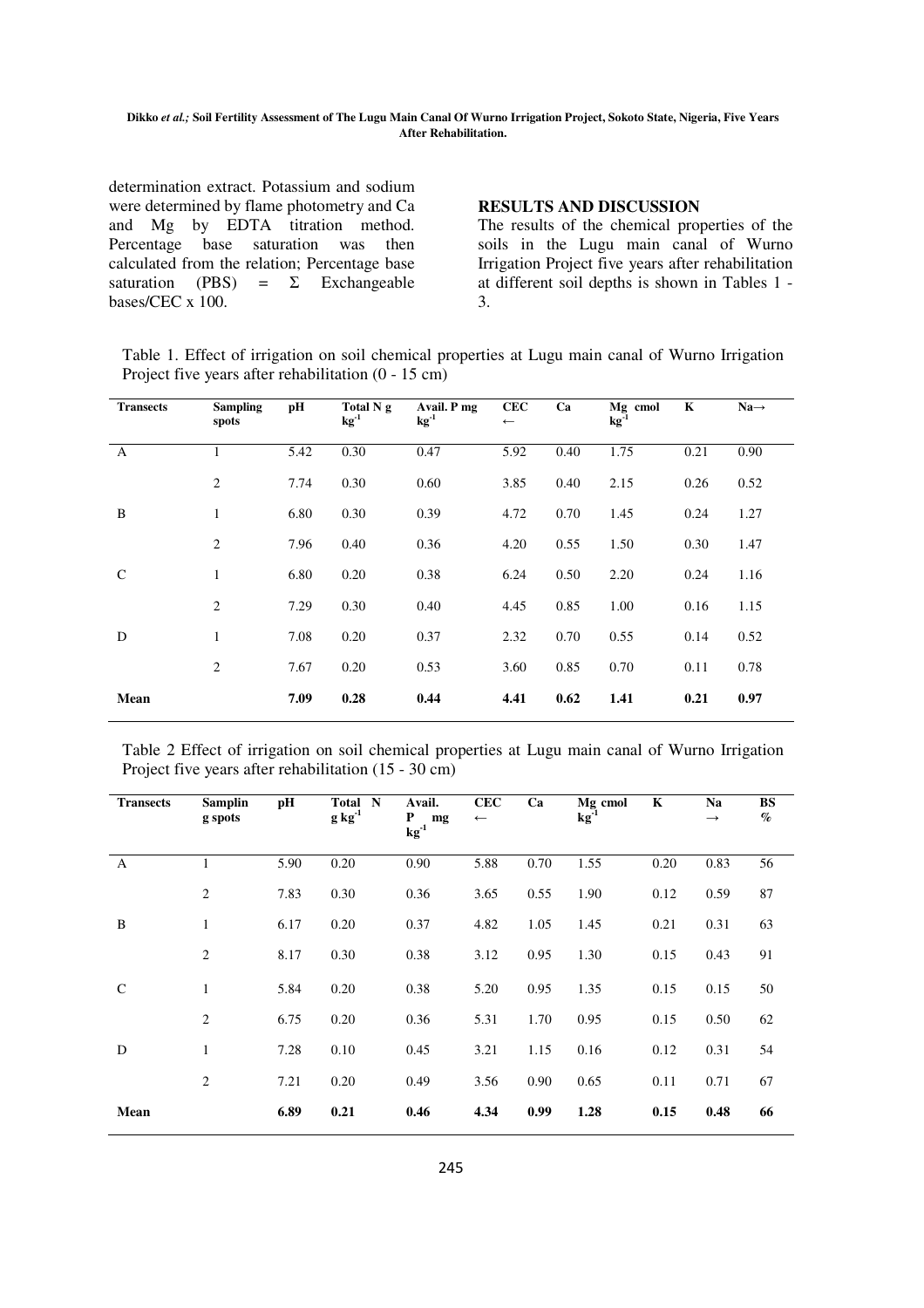| Transects     | Sampling<br>spots | pH   | Total N<br>$g kg^{-1}$ | Avail.<br>P<br>mg<br>$kg^{-1}$ | <b>CEC</b><br>$\leftarrow$ | Ca   | Mg<br>cmol<br>$kg^{-1}$ | K    | Na<br>$\rightarrow$ | BS% |
|---------------|-------------------|------|------------------------|--------------------------------|----------------------------|------|-------------------------|------|---------------------|-----|
| $\mathbf{A}$  |                   | 5.74 | 0.20                   | 0.51                           | 5.24                       | 0.65 | 1.65                    | 0.16 | 0.71                | 60  |
|               | $\overline{2}$    | 7.63 | 0.20                   | 0.42                           | 2.68                       | 0.50 | 1.15                    | 0.16 | 0.45                | 84  |
| B             | $\mathbf{1}$      | 5.97 | 0.20                   | 0.36                           | 5.06                       | 0.90 | 1.05                    | 0.13 | 0.38                | 47  |
|               | $\overline{2}$    | 7.78 | 0.20                   | 0.42                           | 2.56                       | 1.10 | 0.90                    | 0.04 | 0.24                | 89  |
| $\mathcal{C}$ | $\mathbf{1}$      | 6.28 | 0.20                   | 0.46                           | 6.36                       | 0.80 | 1.35                    | 0.12 | 1.12                | 54  |
|               | $\overline{2}$    | 6.97 | 0.20                   | 0.42                           | 2.40                       | 0.95 | 1.00                    | 0.05 | 0.17                | 90  |
| D             | $\mathbf{1}$      | 7.42 | 0.10                   | 0.45                           | 4.00                       | 0.85 | 1.80                    | 0.02 | 0.17                | 71  |
|               | $\overline{2}$    | 7.16 | 0.20                   | 0.58                           | 3.68                       | 0.80 | 1.45                    | 0.07 | 0.48                | 76  |
| Mean          |                   | 6.87 | 0.19                   | 0.45                           | 3.99                       | 0.82 | 1,2                     | 0.09 | 0.47                | 71  |

Table 3 Effect of irrigation on soil chemical properties at Lugu main canal of Wurno Irrigation Project five years after rehabilitation (30 - 45 cm)

The soil pH values were moderately acidic to slightly alkaline and ranged between 5.42 and 7.96 with a mean of 7.90, 5.84 and 8.17 with a mean of 6.92 and between 5.74 and 7.78 with a mean of 6.87 at the 0 - 15, 15 - 30 and 30 - 45 cm depths of the soil respectively. This indicates a slight decrease in pH with depth which could be attributed to continous accumulation of salts due to poor soil management, fertilization and poor quality irrigation water, whose effect is more pronounced at the surface. Similar pH values were reported by Ibrahim and Dikko (1998), Graham and Singh (1997). The optimum pH for best performance of most tropical crops was reported to be 6 - 7 when most essential nutrients are available at adequate amounts (Brady and Weil, 1999; Olaitan and Lombin, 1984). The total N and CEC were very low at all soil depths and slightly decreased with depth. Average values of  $0.29$  g kg<sup>-1</sup> and 4.41 cmol kg $^{-1}$  at  $0 - 15$  cm depth (Table 1) 0.21 g  $kg<sup>-1</sup>$  and 4.34 cmol kg<sup>-1</sup> at the 15 - 30 cm depth (Table 2) and 0.19 g  $kg^{-1}$  and 3.41 cmol  $kg^{-1}$  at the 30 - 45 depth (Table 3) were obtained. This may be due to lack of return of crop residues common with the farmers practice in the study

area, also the total N and CEC are directly linked to 1:1 clay mineral inherent in the soils, being sandy (Jones and Wild, 1975; Agbenin and Goladi, 1997). The results obtained agrees with reports of Agboola (1990) that tropical soils are intrinsically low in N. The CEC values were also similar to those reported by Graham and Singh (1997). In addition, the findings confirm the fact that total N and CEC decrease with soil depth (Brady and Weil, 1999). The total N values observed, an average of 0.29, 0.21 and 0.19 g  $kg^{-1}$  for the 0 - 15, 15 -30 and 30 - 45 cm depths respectively, were much lower than those reported by Graham and Singh (1997) who reported values of total N as high as  $0.40 - 0.6$  g kg<sup>-1</sup> at the surface  $(0 -$ 15 cm) soils. This decrease in N could be linked to continous cultivation of the soils for up to five years without proper soil management, having been managed by local farmers with little or no assistance from extension workers, which could have led to the observed decline, reported to be more rapid at the first year and gradually continous with time (Olaitan and Lombin, 1984). Nitrogen is also easily loss through various processes such as leaching, crop removal, denitrification and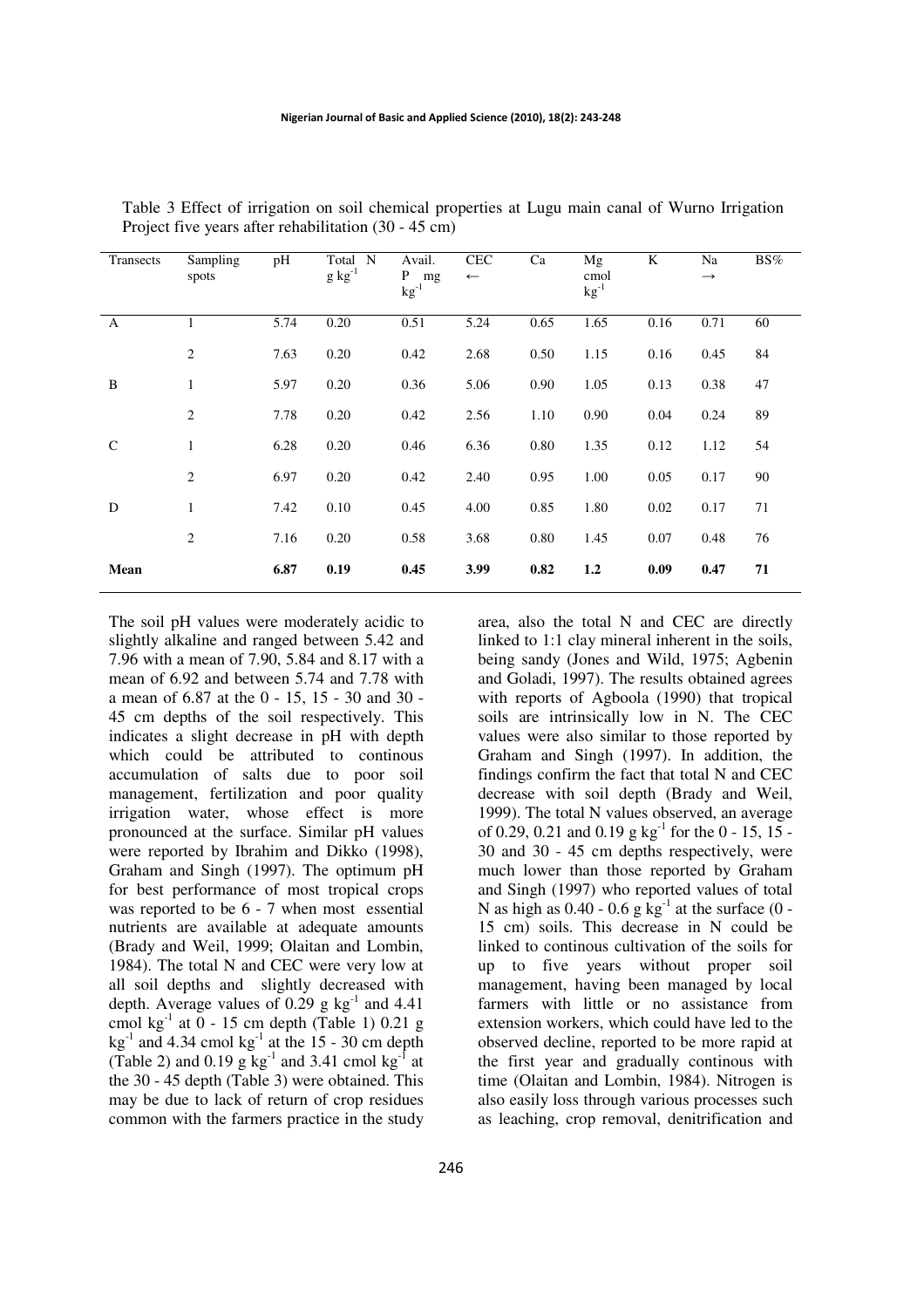volatilization, especially at high tempretures as obtainable in the study area. Available P was also very low, however, it did not follow the same trend as the total N and CEC, but rather not consistent with a slight increase with depth. The slight increase in available P with depth could be explained by the slight decrease in pH from an average of 7.09 at the surface to 6.92 and 6.87 at the 15 - 30 and 30 - 45 cm depths respectively, at which P compounds are more soluble and therefore, higher available P were obtained. Relatively high levels of exchangeable bases were observed with average values of 0.62, 1.42, 0.20 and 0.97 cmol kg<sup>-1</sup>at 0-15 cm, 0.99, 1.16, 0.15 and 0.48 cmol  $\text{kg}^{-1}$  at 15 - 30 cm and 0.82, 1.30, 0.09 and 0.47 at 30 - 45 cm depths for Ca, Mg, K and Na respectively (Tables 1- 3), with Mg being the dominant cation in the exchange complex of the soils similar to what was previously observed in the Sokoto - Rima river basin at Dundaye District, Sokoto state (Singh *et al.*, 1996; Singh, 1997) and in fadama soils of Jos, Plateau state (Mustapha and Nnalee, 2007). The results of the exchangeable bases supports the soil pH values obtained and explains the high average base sturation values obtained; 75, 66 and 71% for the three respective depths.

**Conclusion:** The soils at the Lugu main canal of Wurno Irrigation Project are low in fertility. The pH was neutral at the surface and slightly decreased with depth, attributed to higher concentration of salts at the surface. The CEC, available P and total N were very low at all depths, the CEC total N were higher at the surface and decreased with depth. Ca and K were very low at all depths, Mg was moderate but Na was high at the soil surface and moderate at the lower depths. The base saturation was moderate throughout the soil depths. The low fertility level of the soil could be improved by adopting proper management practices such as application of manure and inorganic fertilizers as well as using adequate quality irrigation water.

## **REFERENCES**

Agbenin, J. O. and J. T. Goladi (1997). Carbon, nitrogen and phosphorus dynamics under continous cultivation as influenced by farmyard manure and inorganic fertilizers in the savanna of northern Nigeria. *Agriculture, Ecosystems and Environment* 63: 17 - 24.

- Agboola, A. A (1990). Organic matter and soil fertility management in the humid tropics of Africa. Proceedings of the 3rd regional workshop of the African Land Programme at Antananarivo, Madagascar, January, 9 - 5, 1990.
- Black, C.A. (ed.) (1965). Methods of Soil and Plant Analyses. Agron. No. 9 Part 2 Amer. Soc. Madison.
- Brady, N. C (1990). *Nature and properties of soils.* 10th ed. Macmillan publishing company Inc. Newyork. 639pp.
- Brady, N.C and R.R Weil (1999). *The Nature*  and Properties of Soils. 12<sup>th</sup> ed. Prentice -Hall Inc. Simon and Scuster AViacon Company Upper Saddle River, New Jersey.
- Bray, R.H., and L.T. Kurtz (1945). Determination of total and available forms of phosphorus in Soils. *Soil Sci.* 59:39 - 45.
- FAO, Food and Agriculture Organisation (1989) Sustainable agricultural production: Implication for international agricultural research. Technical Advisory Committee, CGIAR, FAO research and technical paper No 4. Rome Italy.
- Graham, W. R. and B. R. Singh (1997). Soil water quality under large scale irrigation on semi - arid ecosystem in the Wurno Irrigation Project area, Sokoto state. In: Singh B. R. (ed.) *Management of Marginal Lands in Nigeria*. Proceedings of the 23rd annual conference of the Soil Science Society of Nigeria. Usmanu Danfodiyo University, Sokoto. pp 209 - 217.
- Henry, J. L. and T. J. Hogg (2003). Evaluation of the effects of irrigation on soil chemical properties. Irrigation sustainability Sascatchewan activity, Canada-Sascatchewan Irrigation Diversification Center, Canada.
- Hesse, P. R (1971). *A Text Book of Soil Chemical Analysis.* John Nurray Williams Clowes and sons Ltd. London 324pp.
- Ibrahim, S. A. and A. U. Dikko (1998). Evaluation of soils in Wurno irrigation